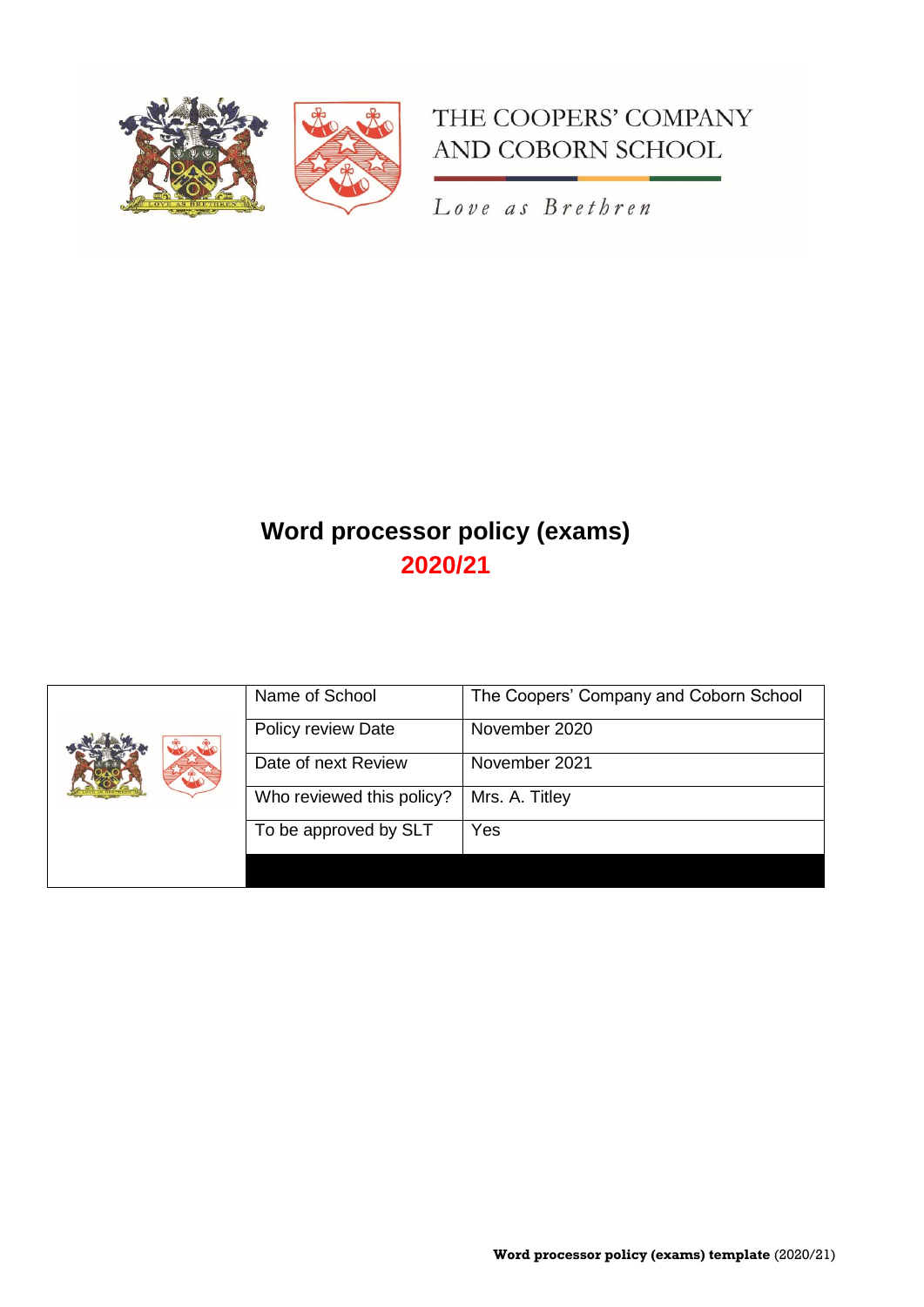

# **Contents**

| The criteria The Coopers' Company and Coborn School uses to award and allocate word processors |  |
|------------------------------------------------------------------------------------------------|--|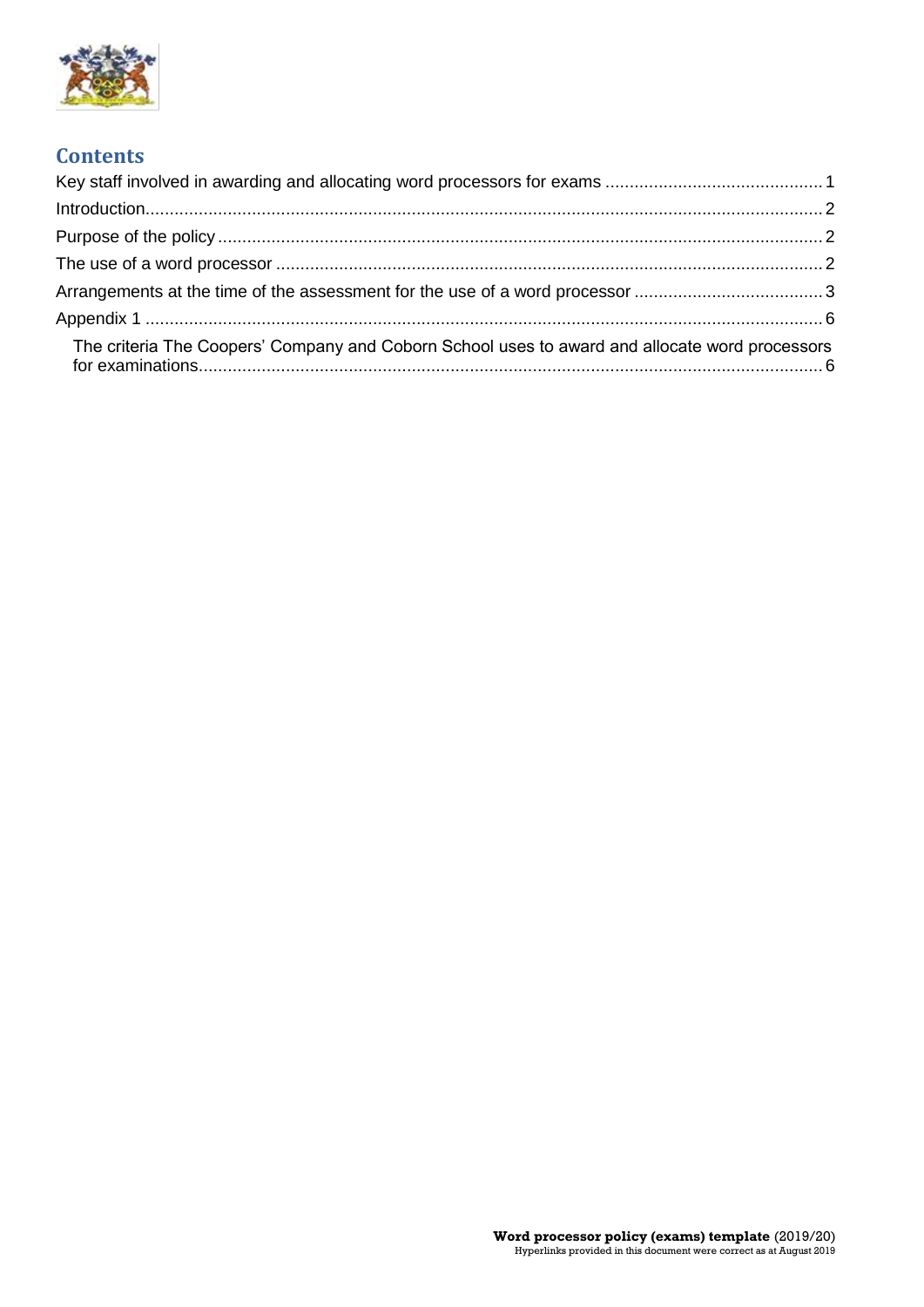

# <span id="page-2-0"></span>**Key staff involved in awarding and allocating word processors for exams**

| <b>Role</b>             | Name(s)                                        |
|-------------------------|------------------------------------------------|
| <b>SENDCo</b>           | Mrs. R. Carron                                 |
| <b>Assistant SENDCo</b> | Mrs. V. Bradley                                |
| Exams team              | Mrs. A. Titley - Examinations and Data Manager |
|                         | Mrs. L. Butler - Exams Assistant               |
| SLT member(s)           | Ms. S. Hay                                     |
|                         | Mr. R. Bell                                    |
|                         | Mr. M. Duncan                                  |
|                         | Mrs. J. Harris                                 |
|                         | <b>Mrs R. Carron</b>                           |
|                         | Mr. J. Dudley-Hart                             |
|                         | Mr. N. Iles                                    |
| IT manager              | Mr. B. Kiff                                    |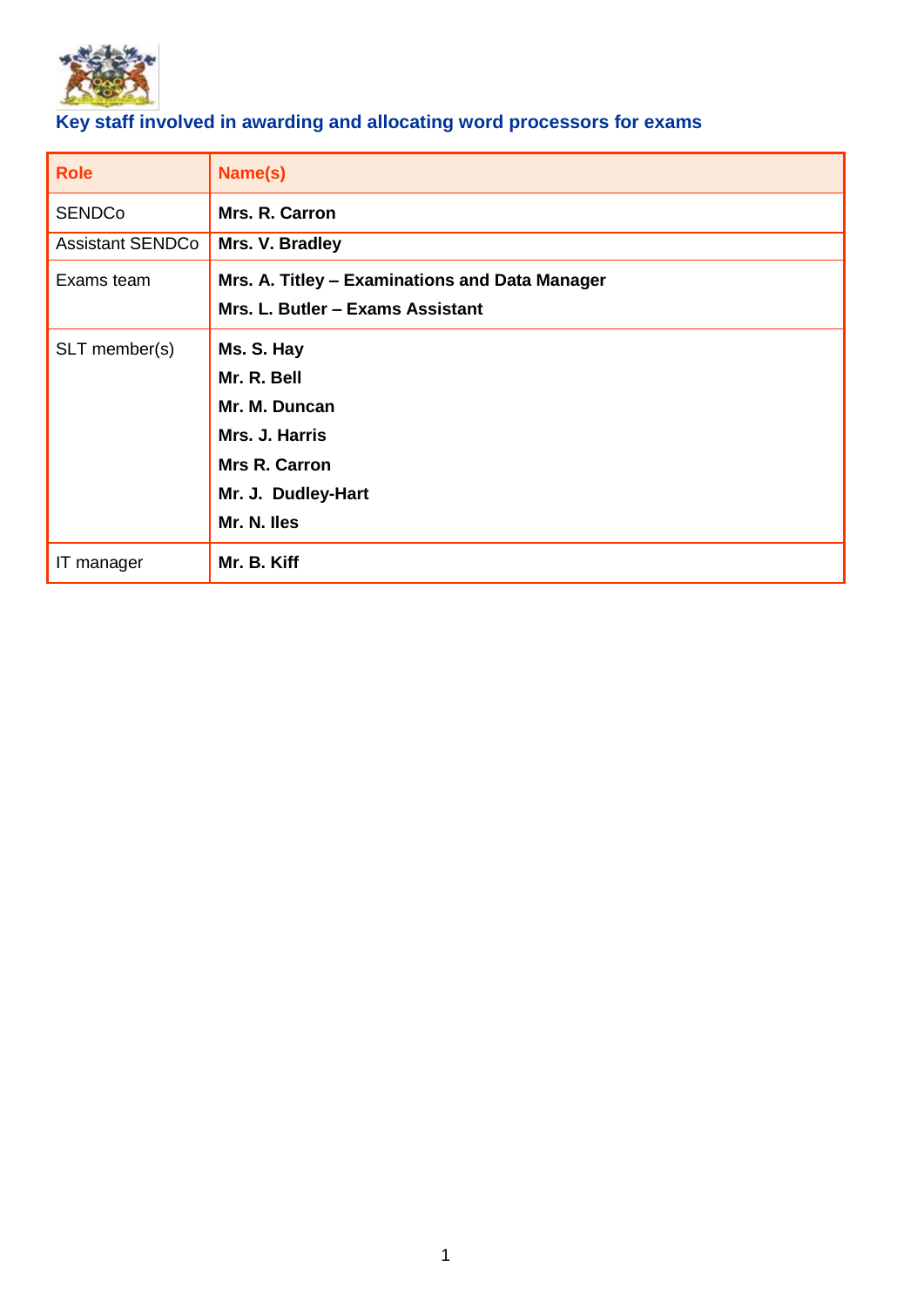

 $\overline{a}$ 

**This policy is reviewed and updated annually on the publication of updated JCQ regulations and guidance on access arrangements and instructions for conducting exams.** 

**References in this policy to AA and ICE relate to/are directly taken from the** *[Access Arrangements and Reasonable](http://www.jcq.org.uk/exams-office/access-arrangements-and-special-consideration/regulations-and-guidance)  [Adjustments 2020-2021](http://www.jcq.org.uk/exams-office/access-arrangements-and-special-consideration/regulations-and-guidance)* **and** *[Instructions for Conducting Examinations](http://www.jcq.org.uk/exams-office/ice---instructions-for-conducting-examinations) 2020-2021* **publications**

## <span id="page-3-0"></span>**Introduction**

The use of a word processor in exams and assessments is an available access arrangement.

The purpose of an access arrangement is to ensure, where possible, that barriers to assessment are removed for a disabled candidate preventing him/her from being placed at a substantial disadvantage as a consequence of persistent and significant difficulties.

The integrity of the assessment is maintained, whilst at the same time providing access to assessments for a disabled candidate.

Although access arrangements are intended to allow access to assessments, they cannot be granted where they will compromise the assessment objectives of the specification in question.

Candidates may not require the same access arrangements in each specification. Subjects and their methods of assessments may vary, leading to different demands of the candidate. SENCOs must the need for access arrangements on a subject-by-subject basis.

The SENCo must ensure that the proposed access arrangements does not disadvantage or advantage a candidate. *(AA 4.2.1)*

The candidate must have had appropriate opportunities to practise using the access arrangement(s) before their first examination.

*(AA 4.2.7)*

*(AA 4.2.1)*

*(AA 4.2.2)*

*(AA 4.2.3)*

# <span id="page-3-1"></span>**Purpose of the policy**

This policy details how The Coopers' Company and Coborn School (CCCS) complies with AA (chapter 4) *Adjustments for candidates with disabilities and learning difficulties* and (chapter 5.8) *Word processor* and ICE (sections 14.20-25) when awarding and allocating a candidate the use of word processor in his/her exams.

The term 'word processor' is used to describe for example, the use of a computer, laptop or tablet.

## <span id="page-3-2"></span>**The use of a word processor**

The Coopers' Company and Coborn School will:-

 $\blacktriangleright$  allocate the use of a word processor to a candidate with the spelling and grammar check / predictive text disabled (switched off) where it is their normal way of working within the centre;

*(AA 5.8.1)*

- $\triangleright$  award the use of a word processor to a candidate if it is appropriate to their needs. Needs may include:
	- a learning difficulty which has a substantial and long term adverse effect on his/her ability to write legibly;
	- a medical condition;
	- a physical disability;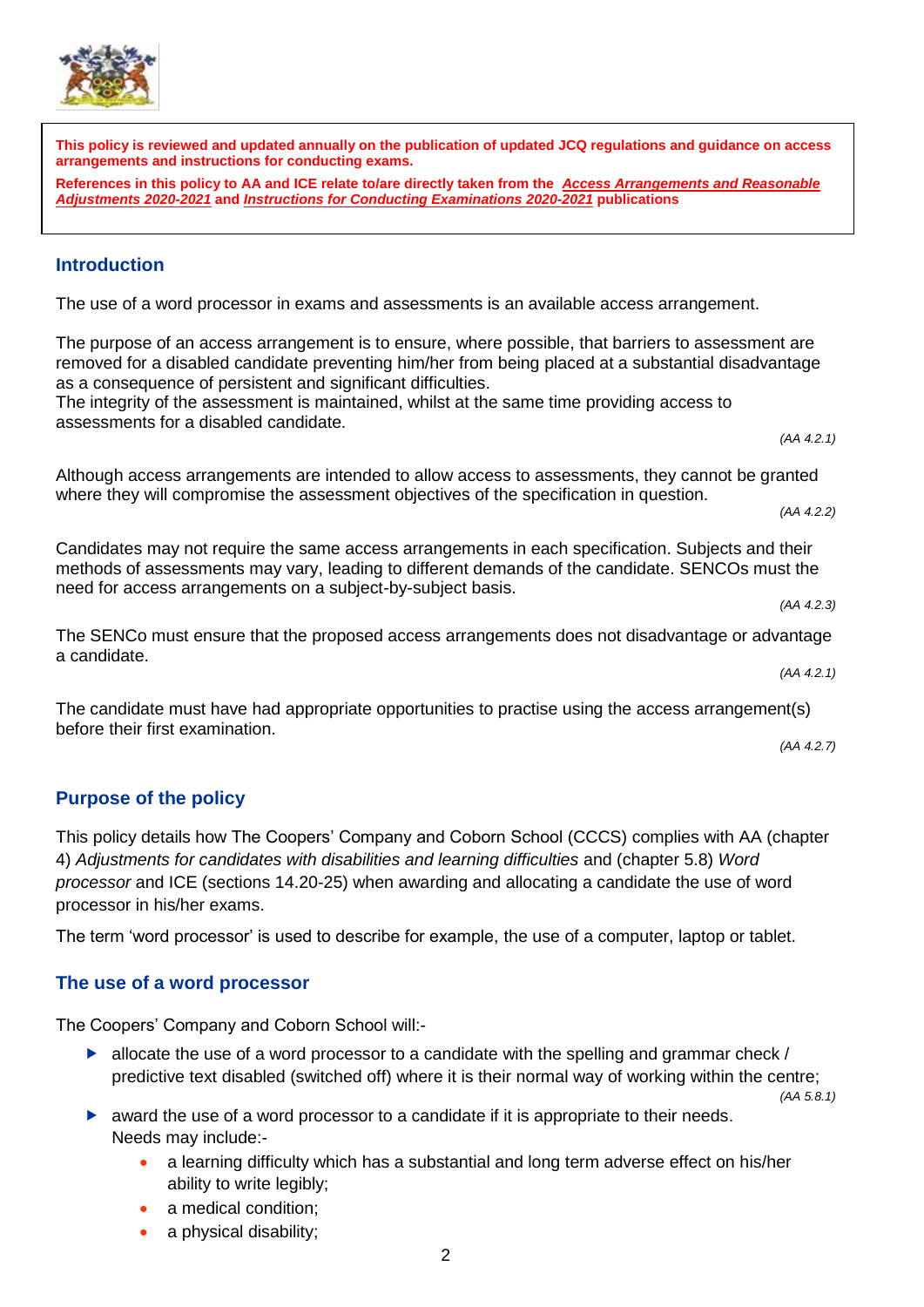

- a sensory impairment;
- planning and organisational problems when writing by hand;
- poor handwriting.

 only permit the use of a word processor where the integrity of the assessment can be maintained;

*(AA 4.2.1)*

*(AA 4.2.3)*

*(AA 5.8.4)*

- not grant the use of a word processor where it will compromise the assessment objectives of the specification in question; *(AA 4.2.2)*
- consider on a subject-by-subject basis if the candidate will need to use a word processor in each specification;
- consider the needs of the candidate at the start of the candidate's course leading to a qualification based on evidence gathered that firmly establishes the candidate's needs and 'normal way of working' in the classroom, internal tests/exams, mock exams etc., and confirm arrangements in place before the candidate takes an exam or assessment;

*(AA 4.2.4)*

*(AA 5.8.2)* 

 provide access to word processors to candidates in non-examination assessment components as standard practice unless prohibited by the specification.

The centre will not:-

 $\triangleright$  simply grant the use of a word processor to a candidate because they prefer prefers to type rather than write or can work faster on a keyboard, or because they use a laptop at home *(AA 5.8.4)* 

#### **Exceptions**

The only exceptions to the above where the use of a word processor would be considered for a candidate would be:-

 $\blacktriangleright$  in the event of a temporary injury or impairment, or a diagnosis of a disability or manifestation of an impairment relating to an existing disability arising after the start of the course;

*(AA 4.2.4)*

 where a subject within the curriculum is delivered electronically and the centre provides word processors to all candidates.

*(AA 5.8.4).*

### <span id="page-4-0"></span>**Arrangements at the time of the assessment for the use of a word processor**

A candidate using a word processor is accommodated in the following manner:-

 Where possible students using word processors will be housed in the main exam hall at the rear of the room so they cannot be overlooked by other candidates;

If this is not possible, then they will be housed together in a smaller room within the school. In compliance with the regulations, CCCS will:-

 $\triangleright$  provides a word processor with the spelling and grammar check facility/predictive text disabled (switched off) unless an awarding body's specification says otherwise;

*(ICE 14.20)*

 $\triangleright$  (where a candidate is to be seated with the main cohort without the use of a power point) checks the battery capacity of the word processor before the candidate's exam to ensure that the battery is sufficiently charged for the entire duration of the exam;

*(ICE 14.21)*

 ensures the candidate is reminded to ensure that their centre number, candidate number and the unit/component code appear on each page as a header or footer e.g. 12845/8001 – 6391/01;

*(ICE 14.22)*

If a candidate is using the software application Notepad or WordPad these do not allow for the insertion of a header or footer. In such circumstances once the candidate has completed the examination and printed off their typed script, they are instructed to handwrite their details as a header or footer. The candidate is supervised throughout this process to ensure that they are solely performing this task and not re-reading their answers or amending their work in any way.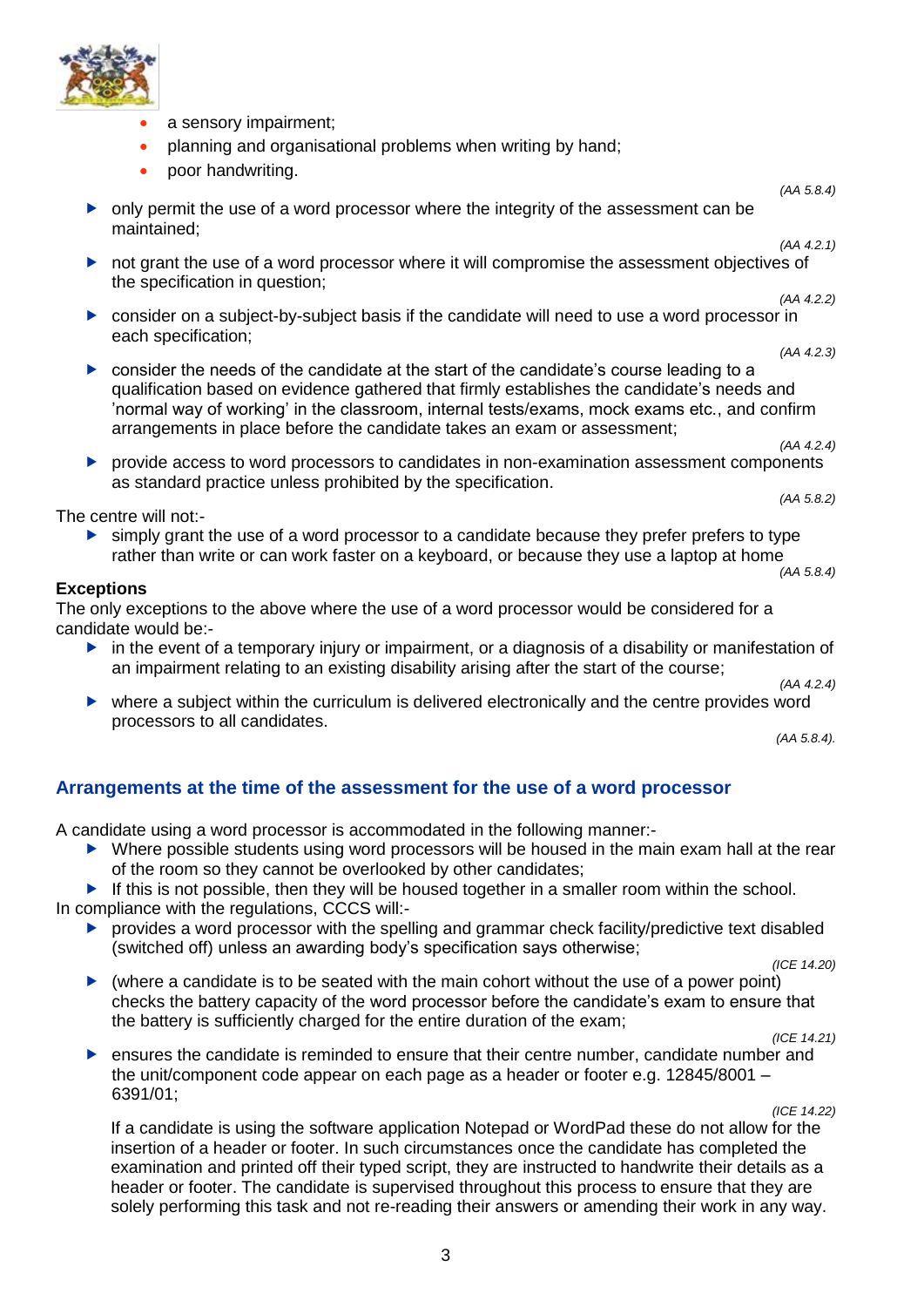

- ensures the candidate understands that each page of the typed script must be numbered, e.g. page 1 of 6; *(ICE 14.23)*
- $\blacktriangleright$  ensures the candidate is reminded to save their work at regular intervals;
- instructs the candidate to use a minimum of 12pt font and double spacing in order to make marking easier for examiners.

*(ICE 14.24)*

CCCS will ensure the word processor:-

- $\triangleright$  is only used in a way that ensures a candidate's script is produced under secure conditions;
- $\triangleright$  is not used to perform skills which are being assessed;
- $\triangleright$  is not connected to an intranet or any other means of communications;
- $\triangleright$  is in good working order at the time of the exam:
- is accommodated in such a way that other candidates are not disturbed and cannot read the screen;
- $\blacktriangleright$  is used as a typewriter, not as a database, although standard formatting software is acceptable and is not connected to an intranet or any other means of communication;
- $\triangleright$  is cleared of any previously stored data;
- $\triangleright$  does not give the candidate access to other applications such as a calculator (where prohibited in the examination), spreadsheets etc;
- ▶ does not include graphic packages or computer aided design software unless permission has been given to use these;
- ▶ does not have any predictive text software or an automatic spelling and grammar check enabled unless the candidate has been permitted a scribe or is using speech recognition technology (a scribe cover sheet must be completed), or the awarding body's specification permits the use of automatic spell checking;
- **b** does not include speech recognition technology unless the candidate has permission to use a scribe or relevant software;
- $\triangleright$  is not used on the candidate's behalf by a third party unless the candidate has permission to use a scribe.

### **Portable storage medium**

CCCS will ensure that any portable storage medium (e.g. a memory stick) used:-

- $\blacktriangleright$  is provided by the centre;
- $\blacktriangleright$  is cleared of any previously stored data.

### **Printing the script after the exam is over**

CCCS will ensure:-

- $\triangleright$  the word processor is either connected to a printer so that a script can be printed off, or have the facility to print from a portable storage medium;
- $\blacktriangleright$  the candidate is present to verify that the work printed is their own;
- **a** word processed script is attached to any answer booklet which contains some of the answers;
- where an awarding body requires a cover sheet to be completed this is included with the candidate's typed script (according to the relevant awarding body's instructions).

*(ICE 14.25)*

*(ICE 14.25)*

#### **Invigilation arrangements**

CCCS will ensure invigilators are aware of the following:-

 When housed within the main exam hall invigilators will be made aware of students using word processors and will be informed of the processes involved. A nominated invigilator will escort the candidate to the exams office at the end of the examination to enable the script to be printed off correctly and signed by the candidate in readiness to be sent off to the exam board with the rest of the cohorts' completed papers;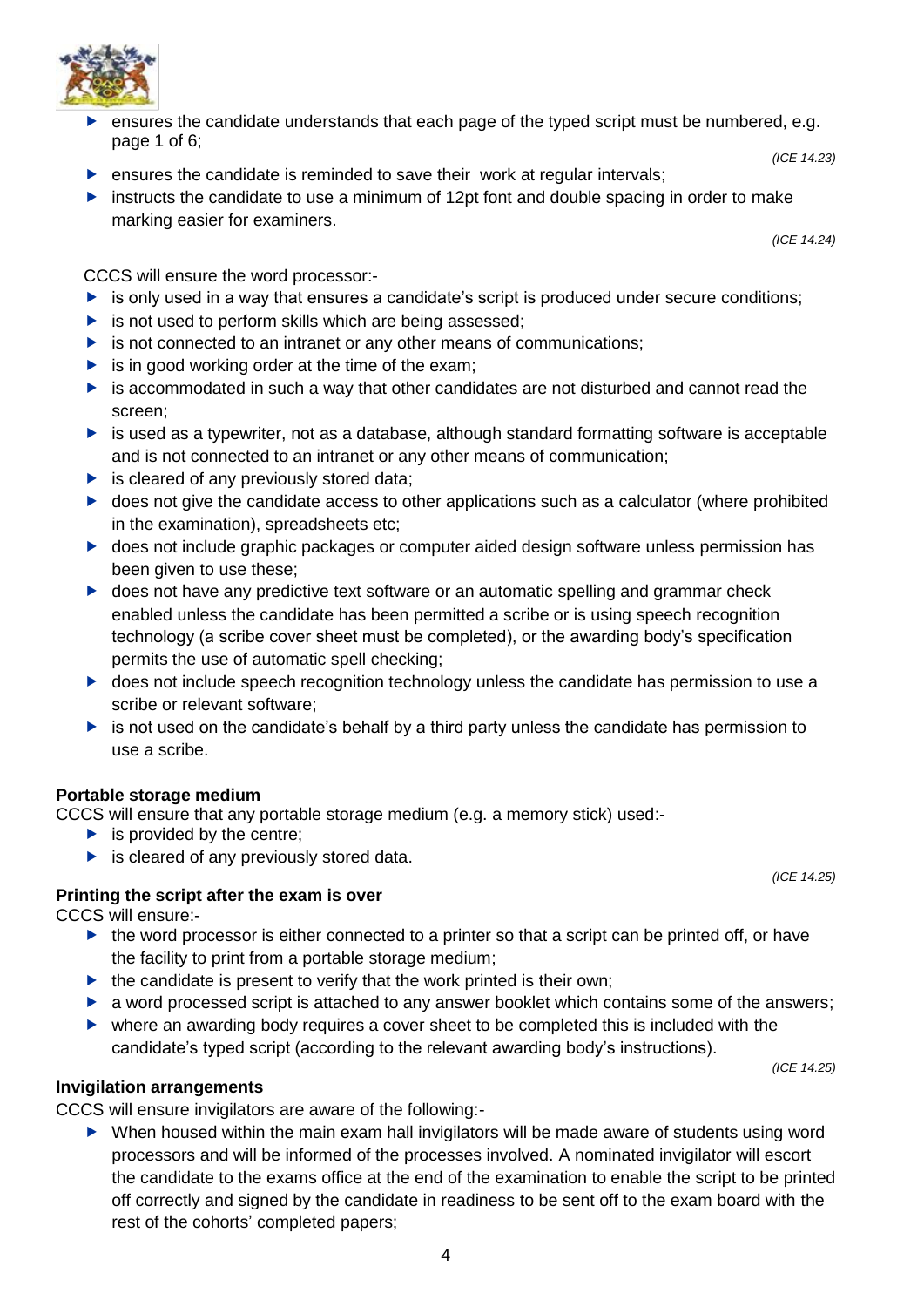

- When housed in a separate exam room from the main cohort the invigilator will be informed of the processes involved. The invigilator to escort the candidate to the exams office at the end of the examination to enable the script to be printed off correctly and signed by the candidate in readiness to be sent off to the exam board with the rest of the cohorts' completed papers;
- A JCQ Form 4 will be handed over to the invigilator at the beginning of each exam for each student using a word processor.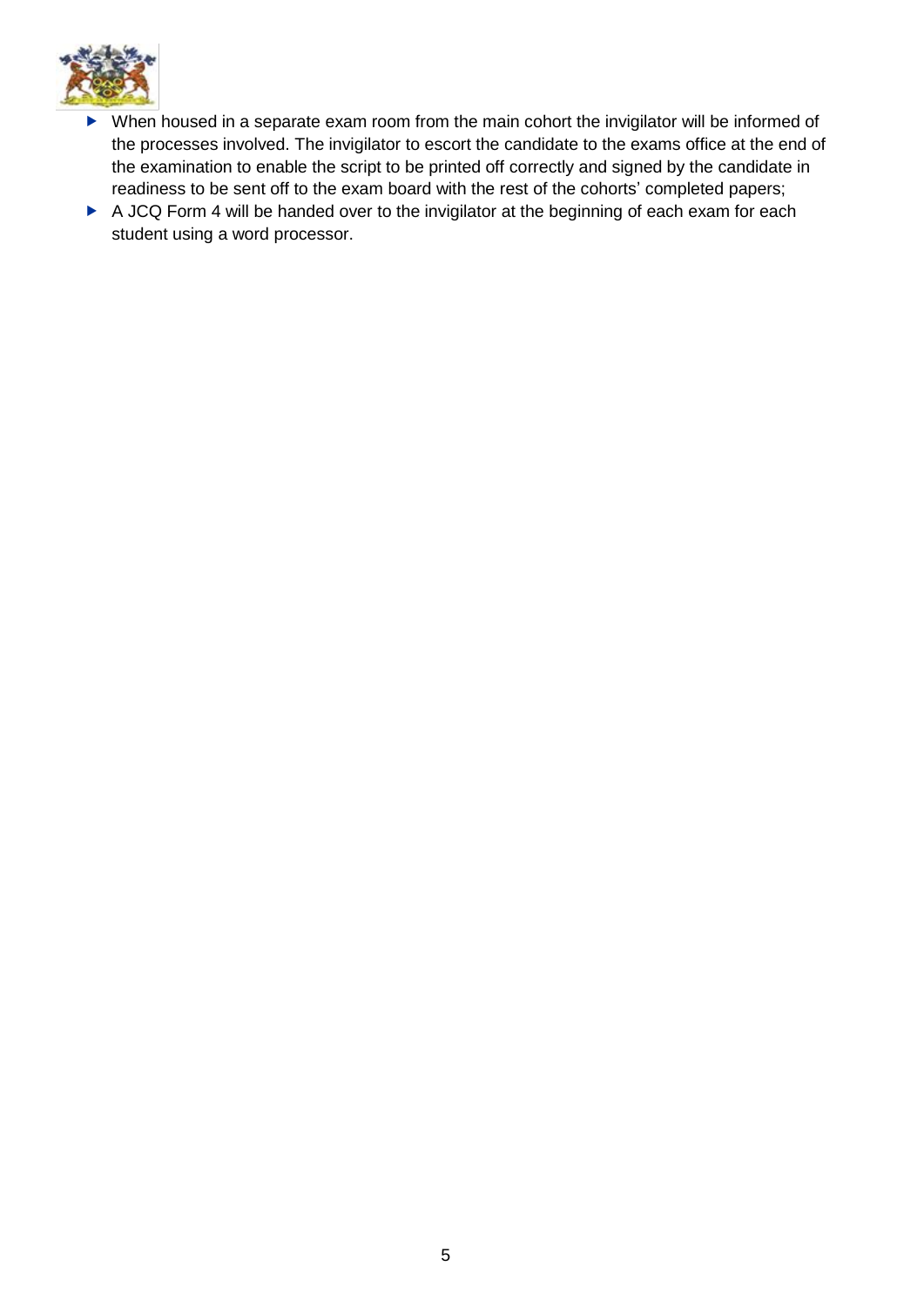

# **Appendix 1**

## <span id="page-7-1"></span><span id="page-7-0"></span>**The criteria The Coopers' Company and Coborn School uses to award and allocate word processors for examinations**

*A member of the centre's senior leadership team must produce a statement for inspection purposes which details the criteria the centre uses to award and allocate word processors for examinations."*  [\[AA](http://www.jcq.org.uk/exams-office/access-arrangements-and-special-consideration) 5.8]

The 'normal way of working' for exam candidates, as directed by the head of centre, is that candidates handwrite their exams. An exception to this is where a candidate may have an approved access arrangement in place, for example the use of a scribe/speech recognition technology.

#### **The use of word processors**

There are also exceptions where a candidate may be **awarded / allocated** the use of a word processor in exams where he/she has a firmly established need, it reflects the candidate's normal way of working and by not being awarded a word processor would be at a substantial disadvantage to other candidates.

Needs might include where a candidate has, for example:

- **a** learning difficulty which has a substantial and long term adverse effect on their ability to write legibly:
- $\blacktriangleright$  a medical condition:
- $\blacktriangleright$  a physical disability;
- $\blacktriangleright$  a sensory impairment;
- **P** planning and organisational problems when writing by hand;
- $\blacktriangleright$  poor handwriting.

The only exception to the above where the use of a word processor may be considered for a candidate would be:-

- $\triangleright$  on a temporary basis as a consequence of a temporary injury at the time of the assessment;
- where a subject within the curriculum is delivered electronically and the centre provides word processors to all candidates.

#### **Allocating word processors**

The SENCO in consultation with the Heads of Departments will decide if a candidate requires a word processor for examinations. This arrangement will only be permitted to remove barriers for disabled candidates, which prevent them from being placed at a substantial disadvantage as a consequence of persistent and significant difficulties. The use of a word processor is only permitted whilst ensuring that the integrity of the assessment is maintained, at the same time as providing access to assessments for a disabled candidate. The arrangements are not granted where it will compromise the assessment objectives of the specification in question. Candidates will not require the arrangement in each specification; the need for the use of a word processor is considered on a subject by subject basis. The use of a word processor is agreed / processed at the start of the course. Candidates are subsequently aware that they will have the use of a word processor for examinations and NEAs for approved subjects only.

The use of a word processor for candidates is only granted if it reflects the support given to them as their 'normal way of working', which is defined as support: in the classroom; or working in small groups for reading and / or writing; or literacy support lessons; or literacy intervention strategies; and / or in internal school tests and mock examinations. The candidate must be proficient in word processing so it's an appropriate arrangement. Candidates will normally work on laptops in the main exam venue.